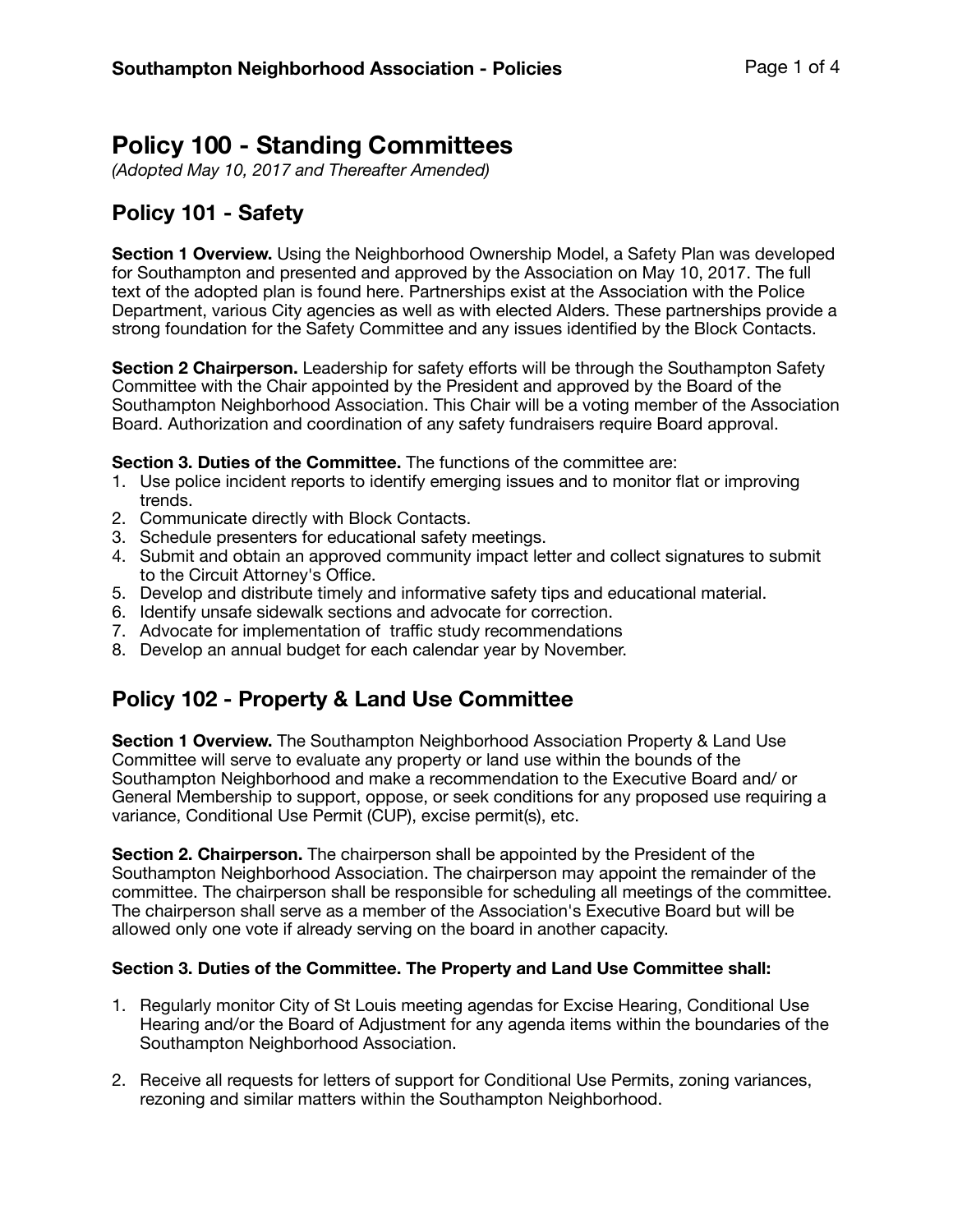- 3. Develop and implement a written process for evaluating all property and land usematters, including, but not limited to Conditional Use Hearings and Board of Adjustment Hearings. This process shall be used to make any recommendations to the Executive Board and General Membership. This process may include:
	- A. Solicitation of input from all members and non-member neighbors (residents, property owners, business owners, etc.) within a determined radius of the property/land use being evaluated.
	- B. Solicitation of input from all members of the Association.
	- C. Solicitation of information from the property-business owner applying for the Conditional Use, Zoning Variance, Excise License, etc. through a standard questionnaire.
	- D. Conduct meetings as needed to facilitate question and answer opportunities for
	- E. interested members and non-member neighbors.

### **Policy 103 - Newsletter Editor**

*(Adopted January 12, 2022 and Thereafter Amended)* 

**Section 1. Editor.** The Newsletter Editor shall be appointed by the President of the Association and serve as a voting member of the Executive Board. If already serving on the Board in another capacity, only one vote is allowed.

**Section 2. Duties.** The Newsletter Editor is responsible for soliciting materials to be published, determining the features of a publication, setting and enforcing deadlines,making a final determination about what will be published in an issue, coordinating frequency of publication, and sending the newsletter to members. Provides editorial assistance, if needed, for the printed newsletter prepared and delivered by the Membership Committee.

### **Policy 104 - Marketing/Public Relations Committee**

*(Adopted January 12, 2022 and Thereafter Amended)* 

#### **Section 1. Overview**

The Marketing/Public Relations Committee is responsible for providing internal and external initiatives and communication strategies that promote the Southampton Neighborhood Association. The Membership Chair is assigned as a member of this Committee.

#### **Section 2. Chairperson**

The Chairperson is responsible for developing and implementing all communication strategies across social media platforms, newsletters, brochures, flyers, video, and other forms of communication. The Chairperson shall be appointed by the President and serve as a voting member of the Executive Board. If already serving on the Board in another capacity, only one vote is allowed.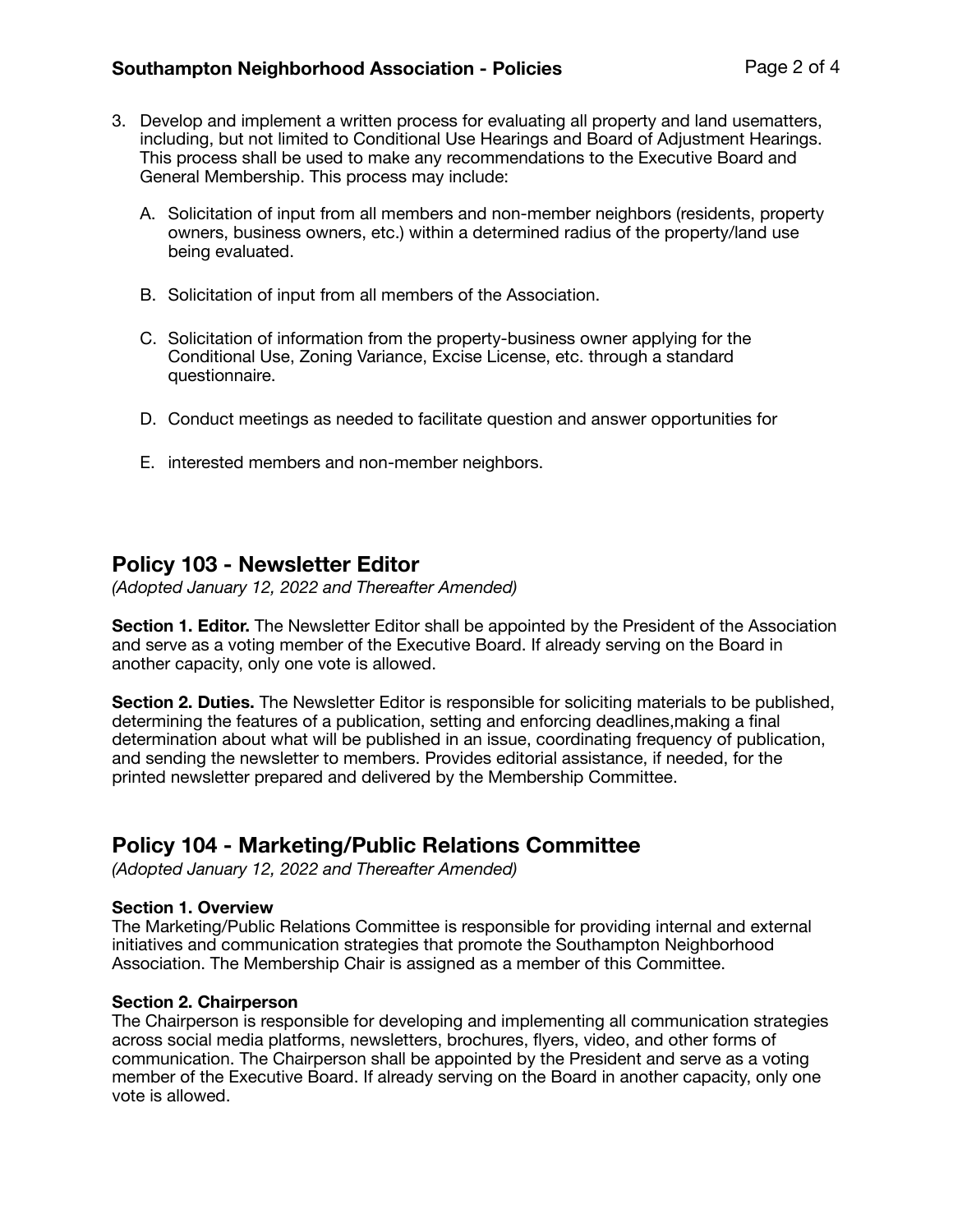#### **Section 3. Duties of Committee**

- 1. Create marketing campaigns, promoting events, creating advertising, posting on social media platforms. This will also include press releases, radio announcements, billboards and direct mail campaigns.
- 2. Create logos, slogans, and copy, as well as the development of a media campaign to expose present the Association to an outside audience.
- 3. Promote the Association's ideals and causes to get the attention of potential volunteers, members, and donors.

### **Policy 105 - Membership Committee**

*(Adopted January 12, 2022 and Thereafter Amended)* 

**Section 1. Overview.** The Membership Committee is responsible for attracting new members and retaining members. Outreach to existing members is an ongoing effort to ensure the needs, issues, and desires of Association members are being addressed by the Association.

**Section 2. Chairperson.** The Chairperson leads the Membership Committee and directs Association efforts to recruit and retain members. The Chair works with the Treasurer and Website Administrator to maintain an accurate member database and is a Membership Administrator on the website. The Chairperson shall also serve on the Marketing/Public Relations Committee. The Chairperson is appointed by the President of the Association and shall serve as a voting member of the Executive Board. If serving on the Board in another capacity, only one vote is allowed.

#### **Section 3. Duties of Committee**

- 1. Provides membership plan for the upcoming calendar year to be approved by the Executive Board in October.
- 2. Develops and shares a membership annual marketing plan with Marketing/Public Relations.
- 3. Identifies prospective new members and issues invites.
- 4. Retains members with phone call, personal visit, or mailed invites when membership has lapsed.
- 5. Promotes membership benefits and membership throughout the year.
- 6. Provides membership reports at member meetings.
- 7. Develops and delivers a printed newsletter six times a year to members without email.